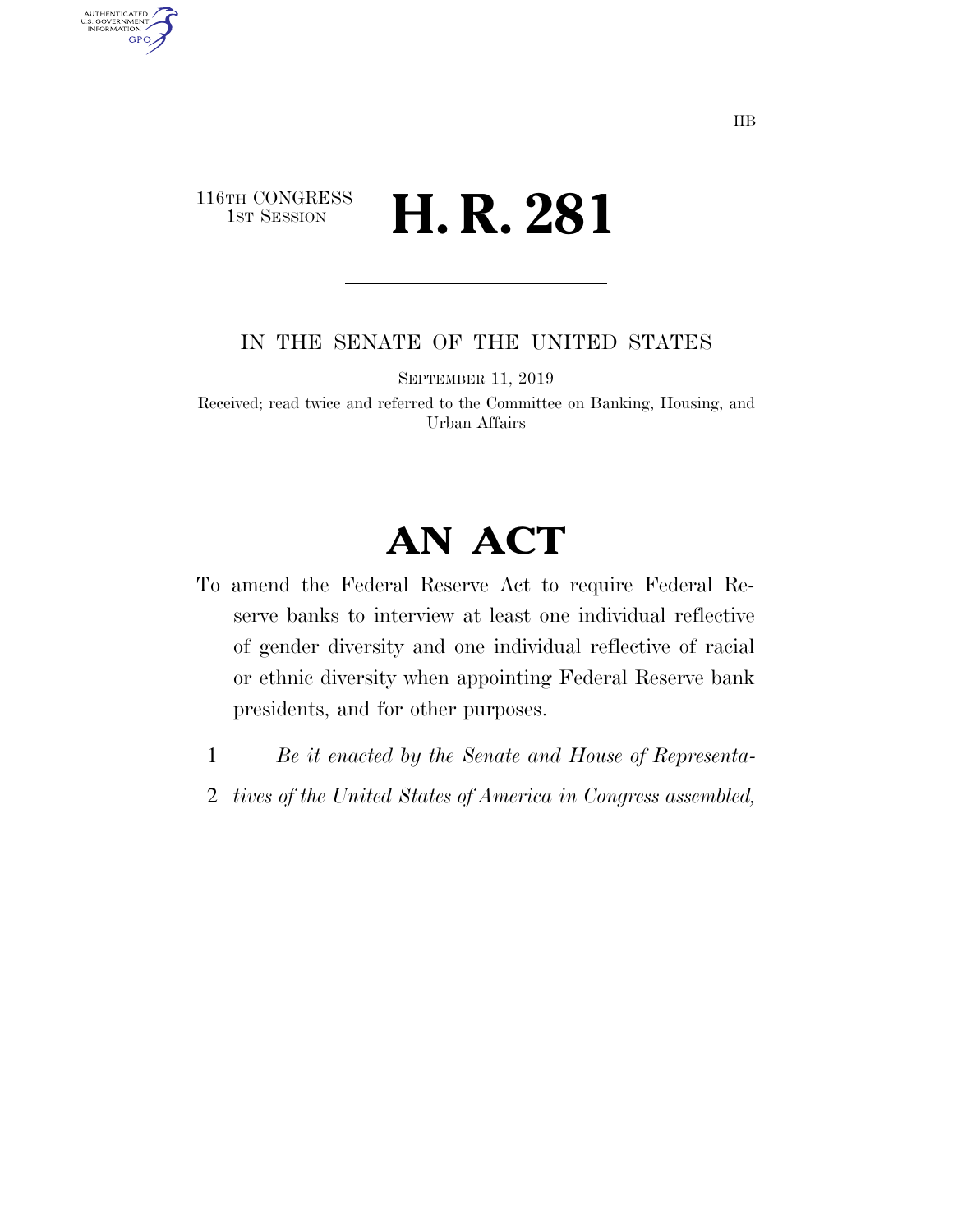### **SECTION 1. SHORT TITLE.**

 This Act may be cited as the ''Ensuring Diverse Leadership Act of 2019''.

## **SEC. 2. CONGRESSIONAL FINDINGS.**

The Congress finds that—

 (1) while significant progress has occurred due to the antidiscrimination amendments to the Federal Reserve Act, barriers continue to pose significant ob- stacles for candidates reflective of gender diversity and racial or ethnic diversity for Federal Reserve bank president positions in the Federal Reserve Sys-tem;

 (2) the continuing barriers described in para-graph (1) merit the following amendment;

 (3) Congress has received and reviewed testi- mony and documentation of the historical lack of gender, racial, and ethnic diversity from numerous sources, including congressional hearings, scientific reports, reports issued by public and private agen- cies, news stories, and reports of related barriers by organizations and individuals, which show that race-, ethnicity-, and gender-neutral efforts alone are insufficient to address the problem;

**HR 281 RFS** (4) the testimony and documentation described in paragraph (3) demonstrate that barriers across the United States prove problematic for full and fair

 $\mathfrak{D}$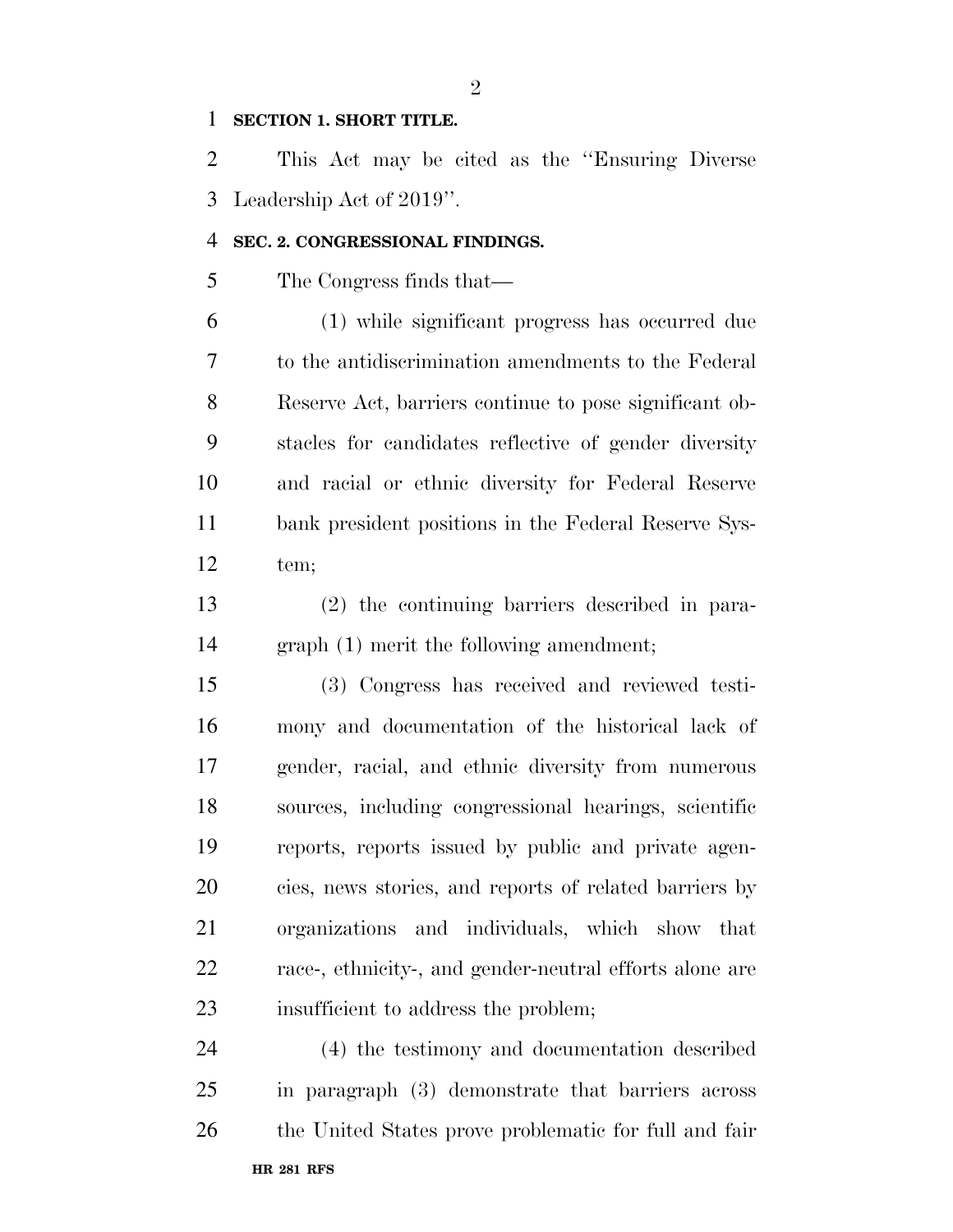participation in developing monetary policy by indi- viduals reflective of gender diversity and racial or ethnic diversity; and

 (5) the testimony and documentation described in paragraph (3) provide a strong basis that there is a compelling need for the below amendment to ad- dress the historical lack of gender, racial, and ethnic diversity in the Federal Reserve regional bank presi- dents selection process in the Federal Reserve Sys-tem.

#### **SEC. 3. FEDERAL RESERVE BANK PRESIDENTS.**

 (a) IN GENERAL.—The provision designated ''fifth'' of the fourth undesignated paragraph of section 4 of the Federal Reserve Act (12 U.S.C. 341) is amended by in- serting after ''employees.'' the following: ''In making the appointment of a president, the bank shall interview at least one individual reflective of gender diversity and one individual reflective of racial or ethnic diversity.''.

 (b) REPORT.—Not later than January 1 of each year, each Federal reserve bank shall submit to the Committee on Banking, Housing, and Urban Affairs of the Senate, the Committee on Financial Services of the House of Rep- resentatives, and the Office of Inspector General for the Board of Governors of the Federal Reserve System and the Bureau of Consumer Financial Protection a report de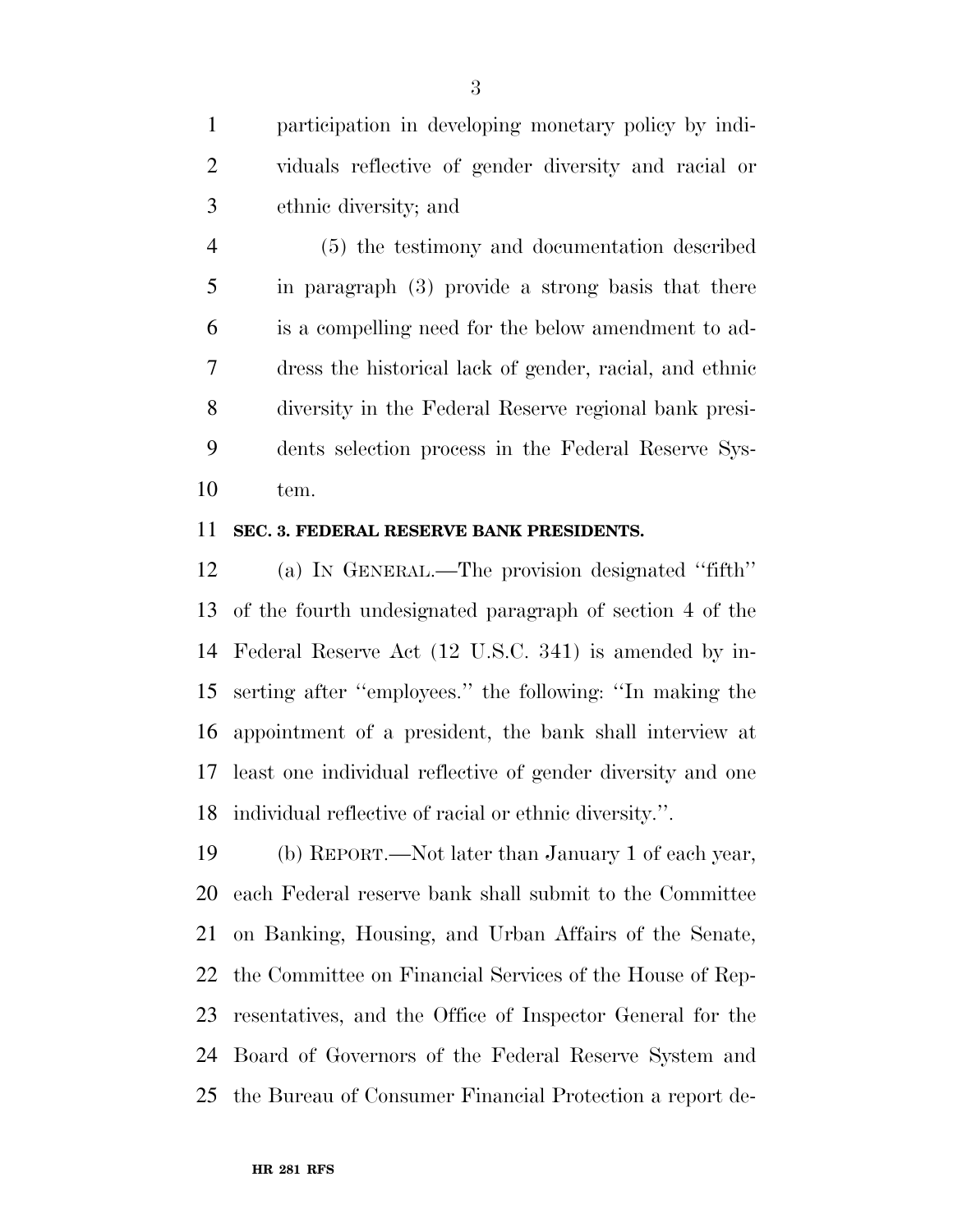scribing the applicant pool demographic for the position of the president of the Federal reserve bank for the pre-ceding fiscal year, if applicable.

### **SEC. 4. TECHNICAL ADJUSTMENTS.**

 (a) AMERICAN COMPETITIVENESS AND WORKFORCE IMPROVEMENT ACT OF 1998.—Section 418(b) of the American Competitiveness and Workforce Improvement Act of 1998 (8 U.S.C. 1184 note) is amended by striking ''Chairman of the Board of Governors'' and inserting ''Chair of the Board of Governors''.

 (b) BRETTON WOODS AGREEMENTS ACT.—The Bretton Woods Agreements Act (22 U.S.C. 286 et seq.) is amended—

 (1) in section 4(a), by striking ''Chairman of the Board of Governors'' and inserting ''Chair of the Board of Governors''; and

17 (2) in section  $45(a)(1)$ , by striking "chairman" of the board of Governors'' and inserting ''Chair of the Board of Governors''.

20 (c) DODD-FRANK WALL STREET REFORM AND CON- SUMER PROTECTION ACT.—The Dodd-Frank Wall Street Reform and Consumer Protection Act (12 U.S.C. 5301 et seq.) is amended by striking ''Chairman of the Board'' each place such term appears and inserting ''Chair of the Board''.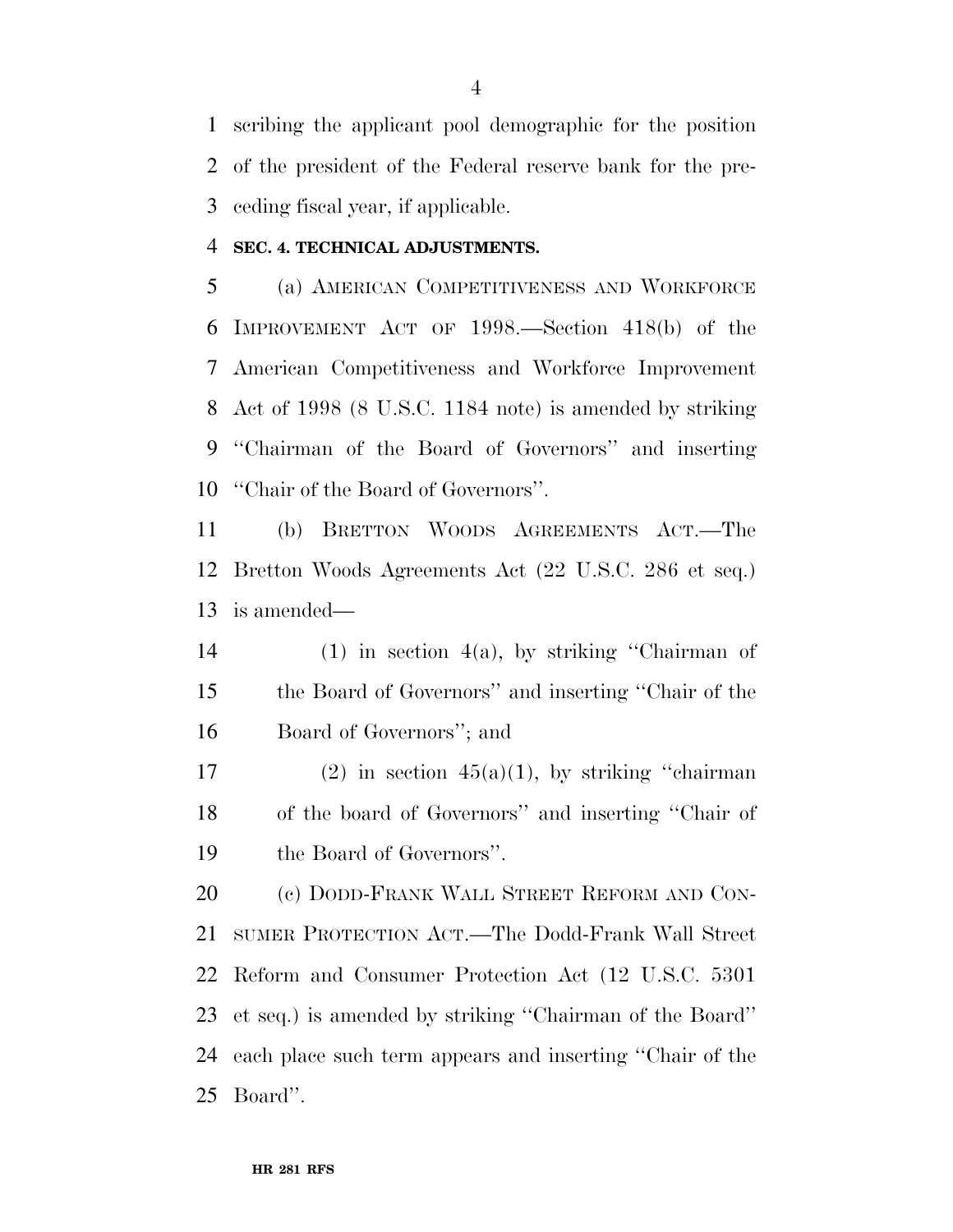(d) EMERGENCY ECONOMIC STABILIZATION ACT OF 2008.—The Emergency Economic Stabilization Act of 2008 (12 U.S.C. 5201 et seq.) is amended by striking ''Chairman of the Board'' each place such term appears and inserting ''Chair of the Board''.

 (e) EMERGENCY LOAN GUARANTEE ACT.—Section 2 of the Emergency Loan Guarantee Act (15 U.S.C. 1841) is amended by striking ''Chairman of the Board of Gov- ernors'' and inserting ''Chair of the Board of Governors''. (f) EMERGENCY STEEL LOAN GUARANTEE AND EMERGENCY OIL AND GAS GUARANTEED LOAN ACT OF 1999.—The Emergency Steel Loan Guarantee and Emer- gency Oil and Gas Guaranteed Loan Act of 1999 (15 U.S.C. 1841 note) is amended—

15 (1) in section  $101(e)(2)$ —

 (A) by striking ''Chairman of the Board of Governors'' and inserting ''Chair of the Board of Governors''; and

 (B) by striking ''Chairman,'' and inserting 20 "Chair,"; and

21 (2) in section  $201(d)(2)(B)$ —

22 (A) by striking "Chairman of the Board of Governors'' and inserting ''Chair of the Board of Governors''; and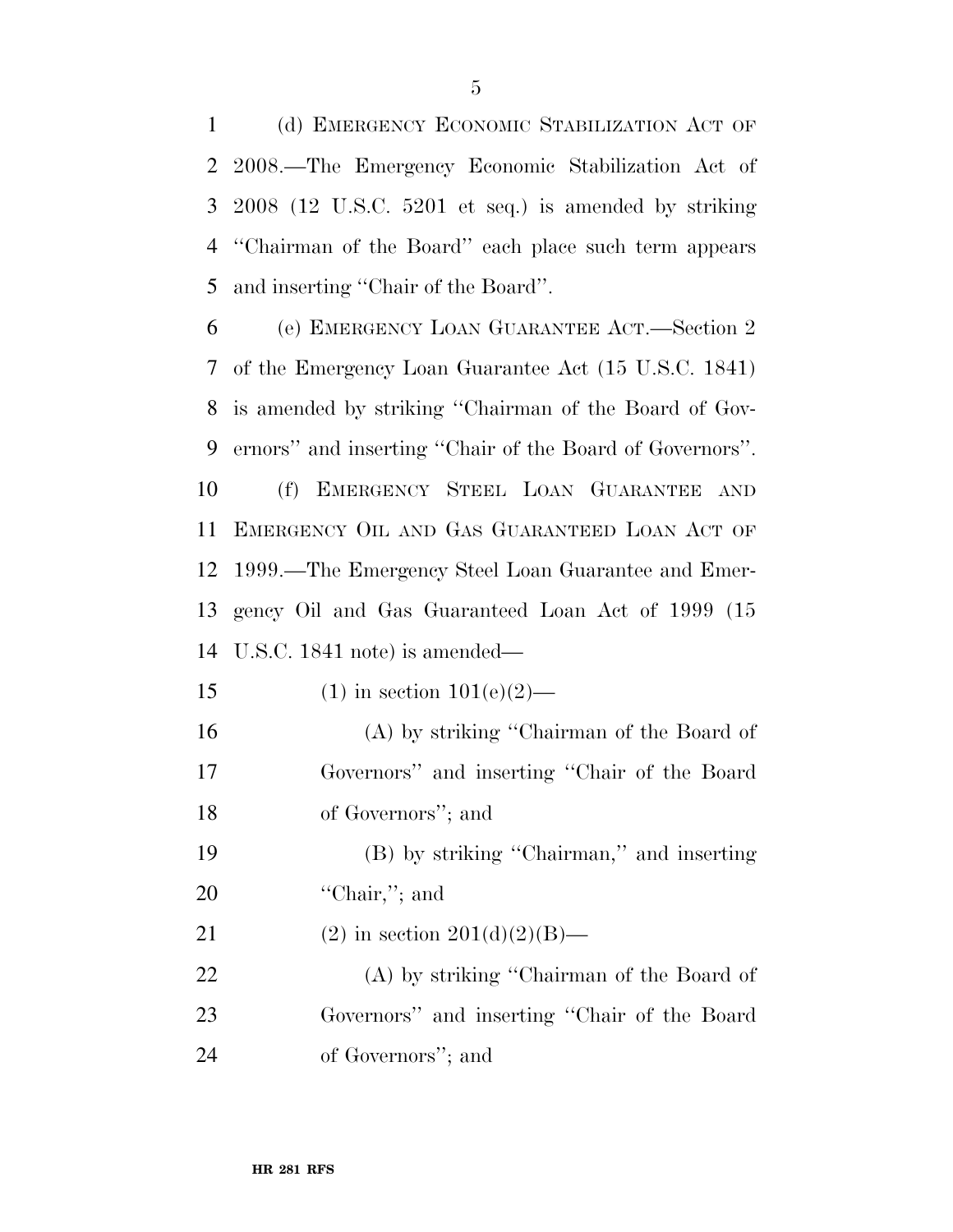(B) by striking ''Chairman,'' and inserting 2  $"Chair,"$ .

 (g) FARM CREDIT ACT OF 1971.—Section 4.9(d)(1)(C) of the Farm Credit Act of 1971 (12 U.S.C. 5 2160(d)(1)(C)) is amended by striking "Chairman of the Board of Governors'' and inserting ''Chair of the Board of Governors''.

 (h) FEDERAL DEPOSIT INSURANCE ACT.—The Fed- eral Deposit Insurance Act (12 U.S.C. 1811 et seq.) is amended—

11 (1) in section  $7(a)(3)$ , by striking "Chairman of the Board of Governors'' and inserting ''Chair of the Board of Governors''; and

14 (2) in section  $10(k)(5)(B)(ii)$ , by striking ''Chairman of the Board of Governors'' and insert-ing ''Chair of the Board of Governors''.

 (i) FEDERAL RESERVE ACT.—The Federal Reserve Act (12 U.S.C. 226 et seq.) is amended—

 (1) by striking ''chairman'' each place such 20 term appears and inserting "chair";

 (2) by striking ''Chairman'' each place such 22 term appears other than in section  $11(r)(2)(B)$  and 23 inserting "Chair";

 (3) in section 2, in the sixth undesignated para-graph—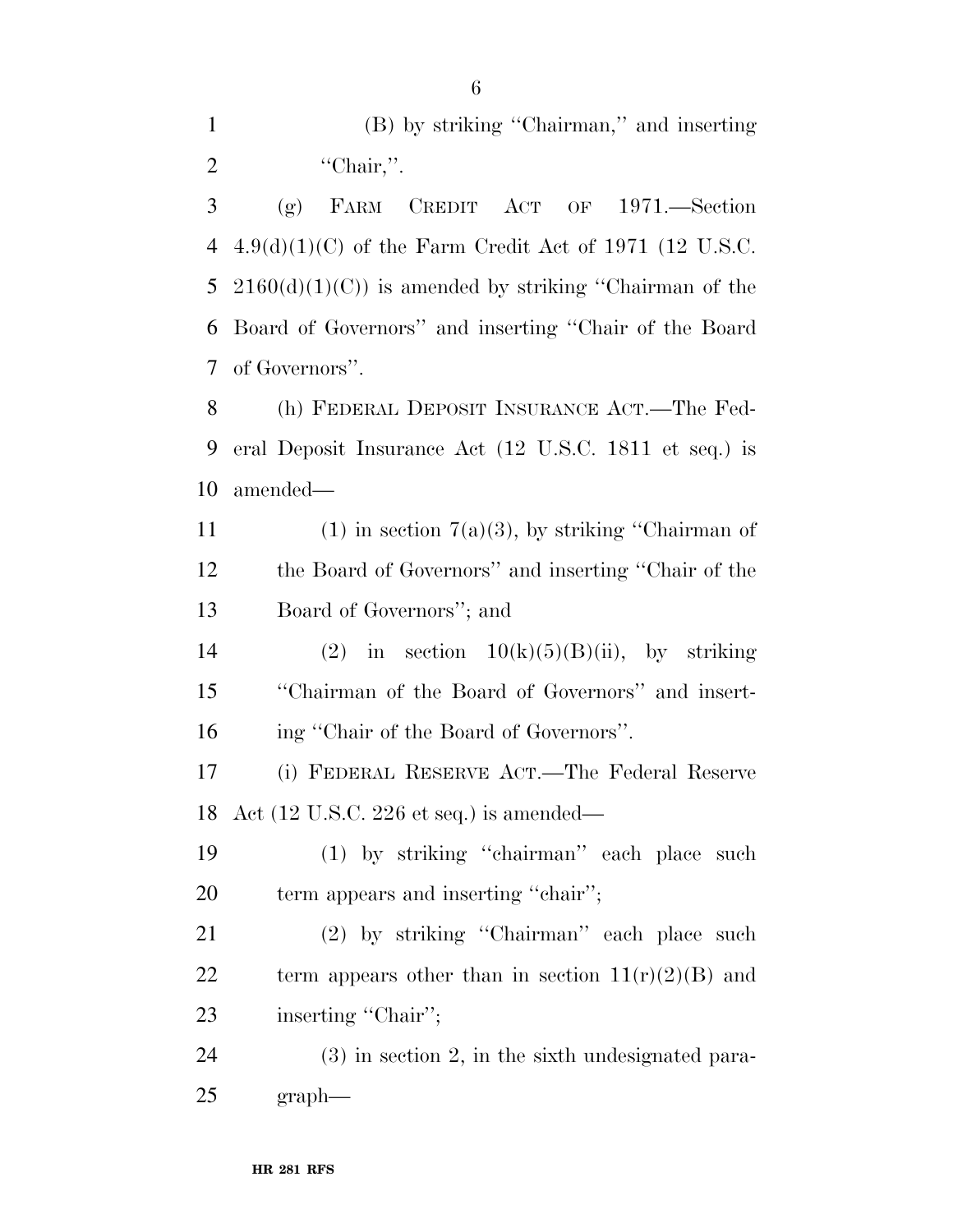| $\mathbf{1}$   | (A) in the second sentence, by striking          |
|----------------|--------------------------------------------------|
| $\overline{2}$ | "his" and inserting "the Comptroller of the      |
| 3              | Currency's"; and                                 |
| $\overline{4}$ | (B) in the third sentence, by striking "his"     |
| 5              | and inserting "the director's";                  |
| 6              | $(4)$ in section 4—                              |
| 7              | (A) in the third undesignated paragraph,         |
| 8              | by striking "his office" and inserting "the Of-  |
| 9              | fice of the Comptroller of the Currency";        |
| 10             | (B) in the fourth undesignated paragraph,        |
| 11             | in the provision designated "fifth", by striking |
| 12             | "his" and inserting "the person's";              |
| 13             | (C) in the eighth undesignated paragraph,        |
| 14             | by striking "his" and inserting "the chair's";   |
| 15             | (D) in the seventeenth undesignated para-        |
| 16             | graph                                            |
| 17             | (i) by striking "his" and inserting              |
| 18             | "the officer's"; and                             |
| 19             | (ii) by striking "he" and inserting              |
| 20             | "the individual";                                |
| 21             | (E) in the twentieth undesignated para-          |
| 22             | $graph$ —                                        |
| 23             | (i) by striking "He" each place such             |
| 24             | term appears and inserting "The chair";          |
| 25             | (ii) in the third sentence—                      |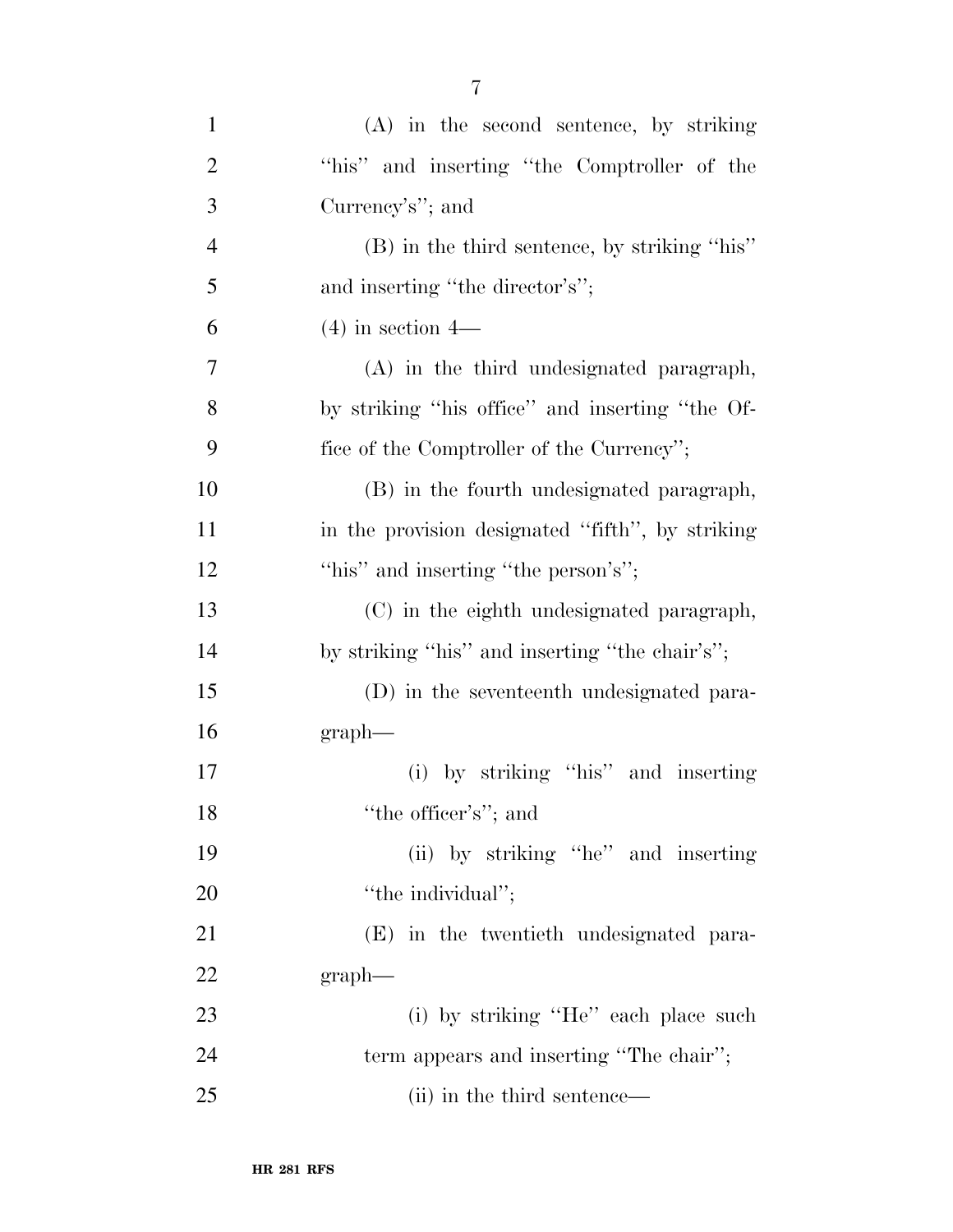| $\mathbf{1}$   | $(I)$ by striking "his" and insert-                   |
|----------------|-------------------------------------------------------|
| $\overline{2}$ | ing "the"; and                                        |
| 3              | $(II)$ by striking "he" and insert-                   |
| $\overline{4}$ | ing a comma; and                                      |
| 5              | (iii) in the fifth sentence, by striking              |
| 6              | "he" and inserting "the chair"; and                   |
| 7              | (F) in the twenty-first undesignated para-            |
| 8              | graph, by striking "his" each place such term         |
| 9              | appears and inserting "the agent's";                  |
| 10             | $(5)$ in section 6, in the second undesignated        |
| 11             | paragraph, by striking "he" and inserting "the        |
| 12             | Comptroller of the Currency";                         |
| 13             | $(6)$ in section $9A(c)(2)(C)$ , by striking "he" and |
| 14             | inserting "the participant";                          |
| 15             | $(7)$ in section 10—                                  |
| 16             | $(A)$ by striking "he" each place such term           |
| 17             | appears and inserting "the member";                   |
| 18             | (B) in the second undesignated paragraph,             |
| 19             | by striking "his" and inserting "the member's";       |
| 20             | and                                                   |
| 21             | (C) in the fourth undesignated para-                  |
| 22             | graph                                                 |
| 23             | (i) in the second sentence, by striking               |
| 24             | "his" and inserting "the chair's";                    |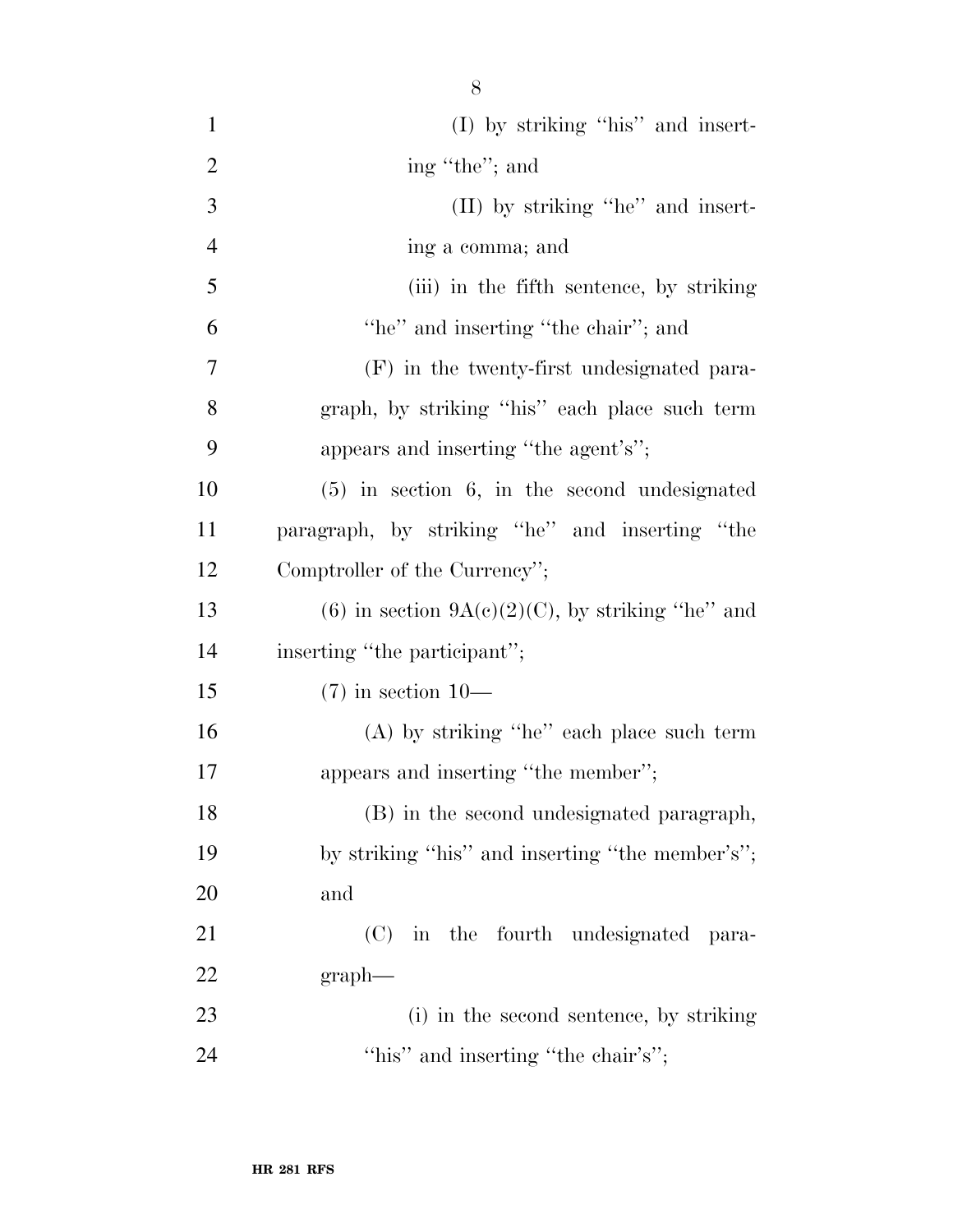| $\mathbf{1}$   | (ii) in the fifth sentence, by striking            |
|----------------|----------------------------------------------------|
| $\overline{2}$ | "his" and inserting "the member's"; and            |
| 3              | (iii) in the sixth sentence, by striking           |
| $\overline{4}$ | "his" and inserting "the member's";                |
| 5              | $(8)$ in section 12, by striking "his" and insert- |
| 6              | ing "the member's";                                |
| 7              | $(9)$ in section 13, in the tenth undesignated     |
| 8              | paragraph, by striking "his" and inserting "the    |
| 9              | assured's";                                        |
| 10             | $(10)$ in section 16—                              |
| 11             | $(A)$ by striking "he" each place such term        |
| 12             | appears and inserting "the agent";                 |
| 13             | (B) in the seventh undesignated para-              |
| 14             | graph                                              |
| 15             | (i) by striking "his" and inserting                |
| 16             | "the agent's"; and                                 |
| 17             | (ii) by striking "himself" and insert-             |
| 18             | ing "the agent";                                   |
| 19             | (C) in the tenth undesignated paragraph,           |
| 20             | by striking "his" and inserting "the Sec-          |
| 21             | retary's"; and                                     |
| 22             | (D) in the fifteenth undesignated para-            |
| 23             | graph, by striking "his" and inserting "the        |
| 24             | agent's";                                          |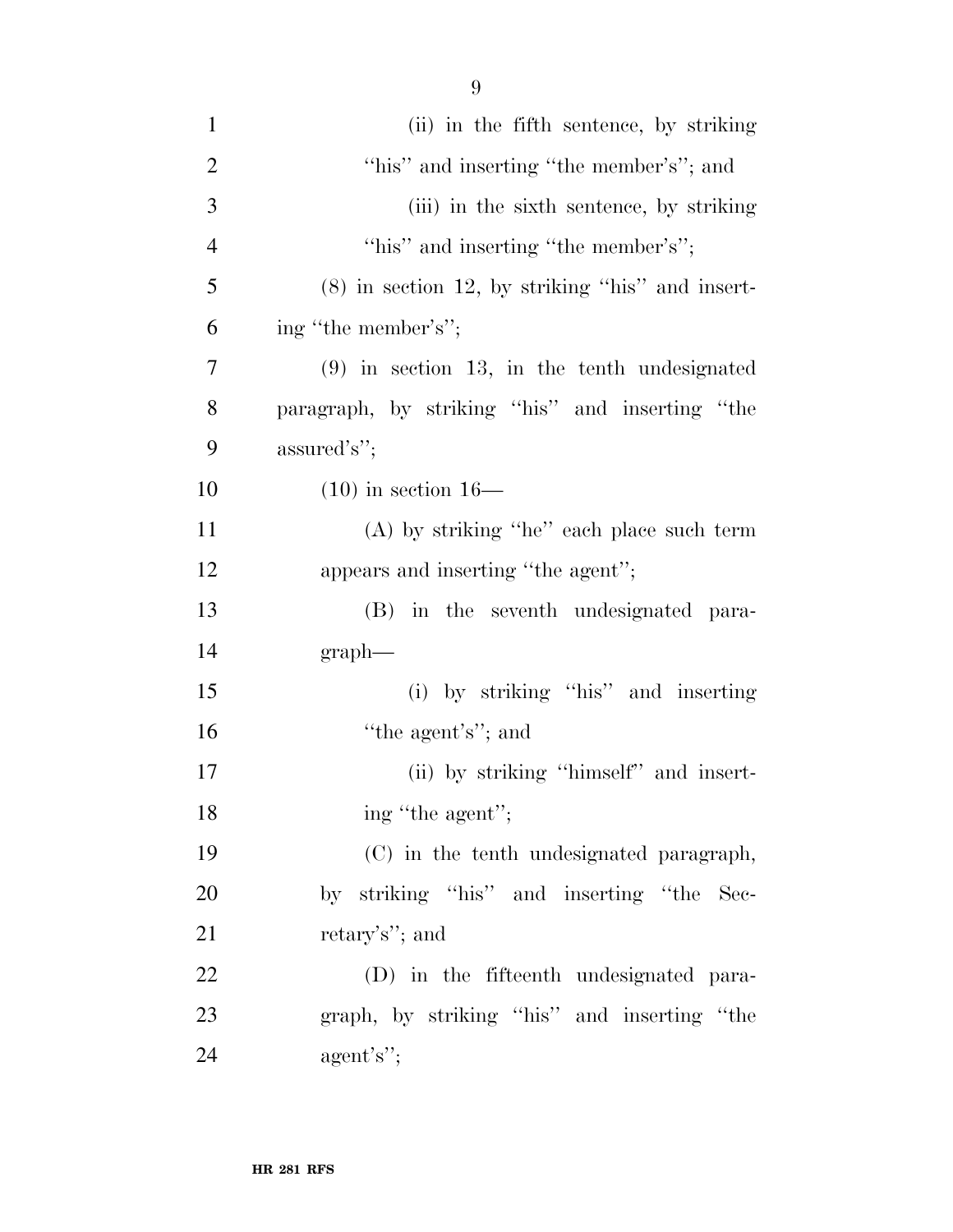| $\mathbf{1}$   | $(11)$ in section 18, in the eighth undesignated    |
|----------------|-----------------------------------------------------|
| 2              | paragraph, by striking "he" and inserting "the Sec- |
| 3              | retary of the Treasury";                            |
| $\overline{4}$ | $(12)$ in section $22-$                             |
| 5              | $(A)$ in subsection $(f)$ , by striking "his" and   |
| 6              | inserting "the director's or officer's"; and        |
| 7              | $(B)$ in subsection $(g)$ —                         |
| 8              | (i) in paragraph $(1)(D)$ —                         |
| 9              | (I) by striking "him" and insert-                   |
| 10             | ing "the officer"; and                              |
| 11             | (II) by striking "he" and insert-                   |
| 12             | ing "the officer"; and                              |
| 13             | (ii) in paragraph $(2)(A)$ , by striking            |
| 14             | "him as his" and inserting "the officer as          |
| 15             | the officer's"; and                                 |
| 16             | $(13)$ in section $25A$ —                           |
| 17             | (A) in the twelfth undesignated para-               |
| 18             | graph                                               |
| 19             | (i) by striking "he" each place such                |
| 20             | term appears and inserting "the member";            |
| 21             | and                                                 |
| 22             | (ii) by striking "his" and inserting                |
| 23             | "the member's";                                     |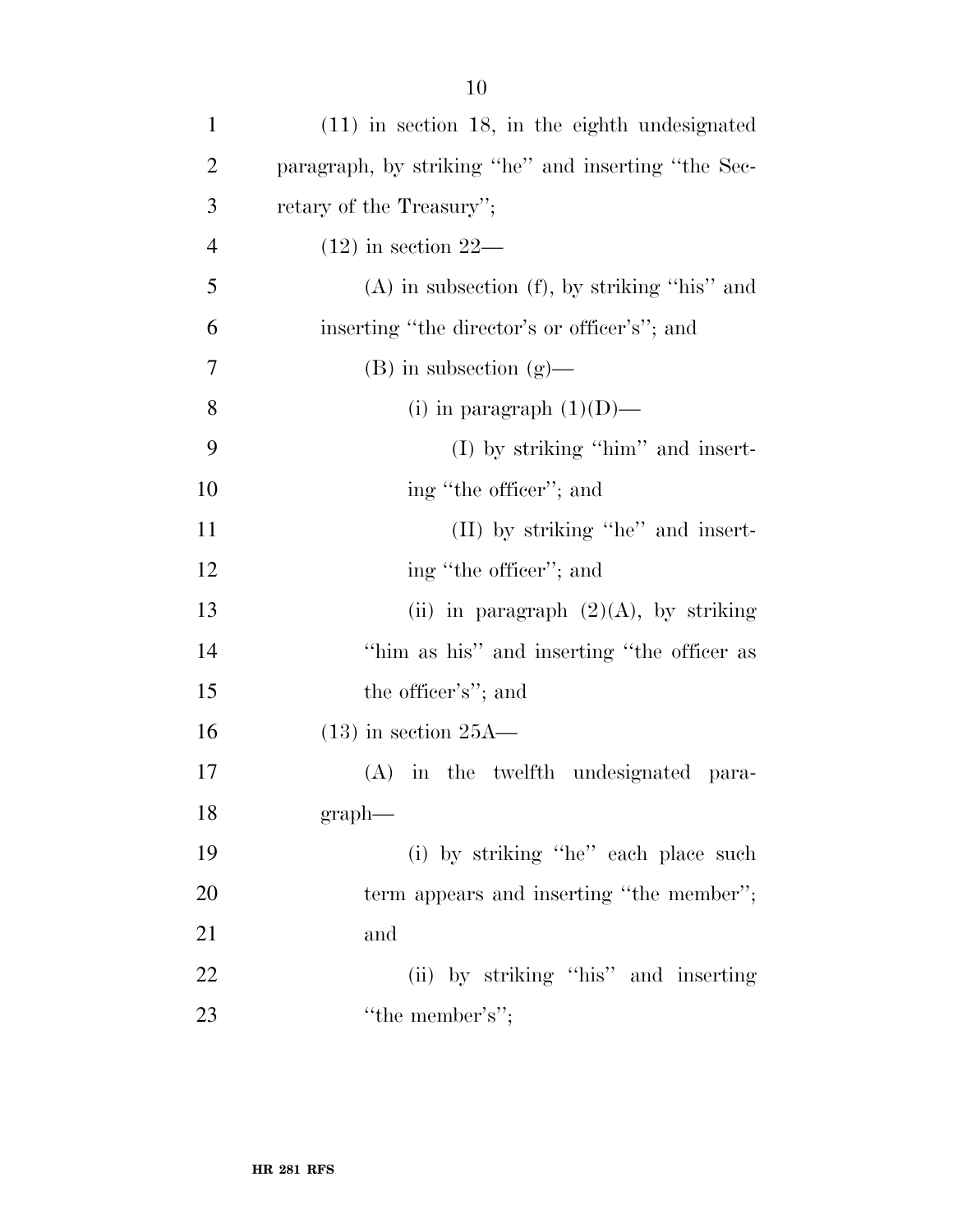| $\mathbf{1}$   | (B) in the fourteenth undesignated para-                           |
|----------------|--------------------------------------------------------------------|
| $\overline{2}$ | graph, by striking "his" and inserting "the di-                    |
| 3              | rector's or officer's"; and                                        |
| $\overline{4}$ | (C) in the twenty-second undesignated                              |
| 5              | paragraph, by striking "his" each place such                       |
| 6              | term appears and inserting "such individual's".                    |
| 7              | (j) FEDERAL RESERVE REFORM ACT OF 1977.—Sec-                       |
| 8              | tion 204(b) of the Federal Reserve Reform Act of 1977              |
| 9              | (12 U.S.C. 242 note) is amended by striking "Chairman"             |
| 10             | or Vice Chairman of the Board of Governors" and insert-            |
| 11             | ing "Chair or Vice Chair of the Board of Governors".               |
| 12             | (k) FINANCIAL INSTITUTIONS REFORM, RECOVERY,                       |
| 13             | AND ENFORCEMENT ACT OF 1989.—The Financial Insti-                  |
| 14             | tutions Reform, Recovery, and Enforcement Act of 1989              |
| 15             | is amended—                                                        |
| 16             | $(1)$ in section 308 (12 U.S.C. 1463 note)—                        |
| 17             | $(A)$ in subsection $(a)$ , by striking "Chair-                    |
| 18             | man of the Board of Governors" and inserting                       |
| 19             | "Chair of the Board of Governors"; and                             |
| 20             | (B) in subsection (c), by striking "Chair-                         |
| 21             | man of the Board of Governors" and inserting                       |
| <u>22</u>      | "Chair of the Board of Governors";                                 |
| 23             | $(2)$ in section 1001(a) $(12 \text{ U.S.C. } 1811 \text{ note}),$ |
| 24             | by striking "Chairman of the Board of Governors"                   |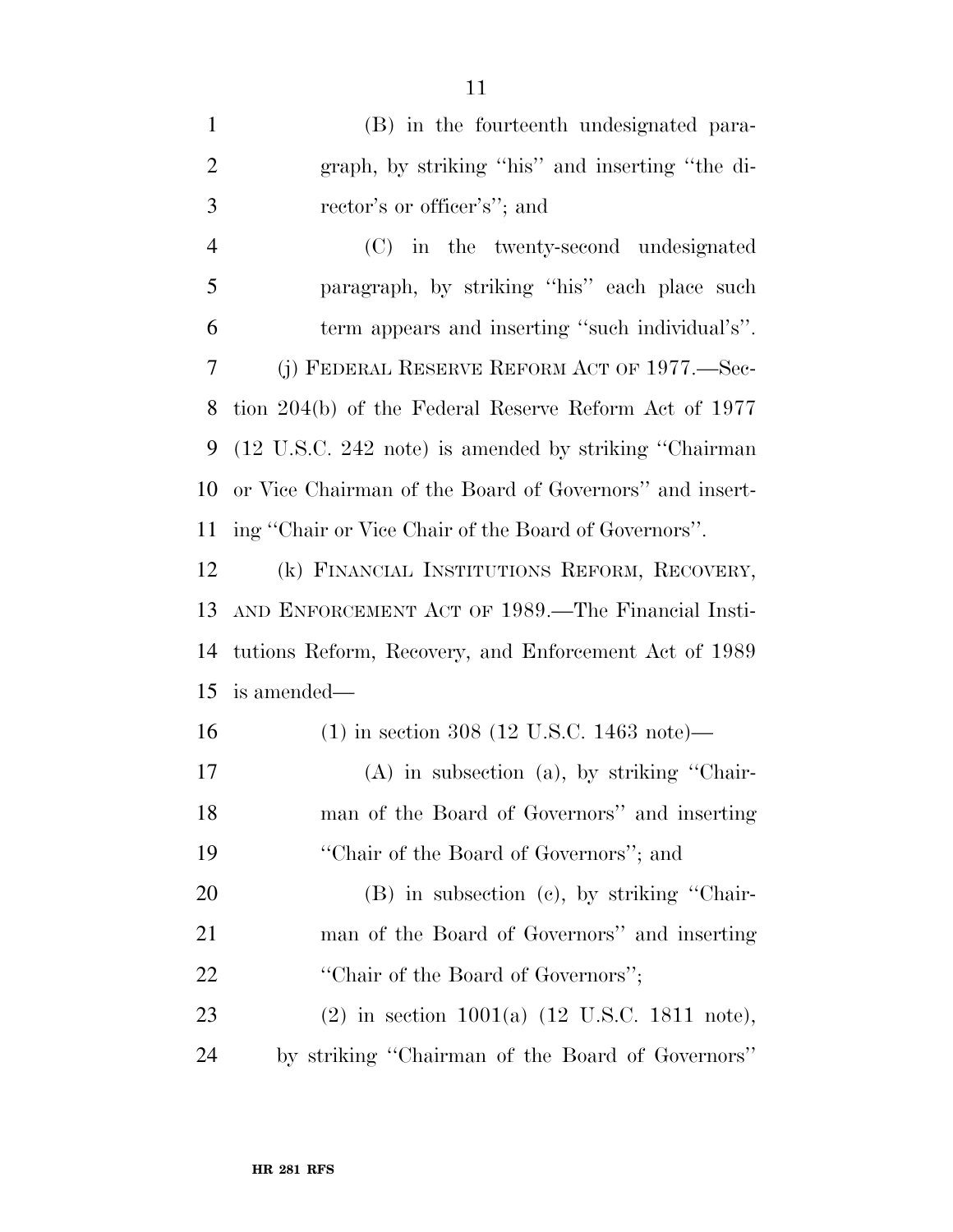| $\mathbf{1}$   | and inserting "Chair of the Board of Governors";          |
|----------------|-----------------------------------------------------------|
| $\overline{2}$ | and                                                       |
| 3              | (3) in section $1205(b)(1)(A)$ (12 U.S.C. 1818)           |
| $\overline{4}$ | $note)$ —                                                 |
| 5              | (A) by striking "Chairman of the Board of                 |
| 6              | Governors" and inserting "Chair of the Board"             |
| 7              | of Governors"; and                                        |
| 8              | (B) by striking "Chairman's" and insert-                  |
| 9              | ing "Chair's".                                            |
| 10             | (I) FOOD, CONSERVATION, AND ENERGY ACT OF                 |
| 11             | $2008.$ —Section 13106(a) of the Food, Conservation, and  |
| 12             | Energy Act of 2008 (7 U.S.C. 2 note) is amended by strik- |
| 13             | ing "Chairman of the Board of Governors" and inserting    |
| 14             | "Chair of the Board of Governors".                        |
| 15             | (m) HOUSING AND COMMUNITY DEVELOPMENT ACT                 |
| 16             | OF 1992.—Section $1313(a)(3)$ of the Housing and Com-     |
| 17             | munity Development Act of 1992 (12 U.S.C. $4513(a)(3)$ )  |
| 18             | is amended—                                               |
| 19             | (1) in the heading, by striking "CHAIRMAN"                |
| 20             | and inserting "CHAIR";                                    |
| 21             | (2) by striking "Chairman of the Board of Gov-            |
| 22             | ernors" and inserting "Chair of the Board of Gov-         |
| 23             | ernors"; and                                              |
| 24             | (3) by striking "Chairman regarding" and in-              |
| 25             | serting "Chair regarding".                                |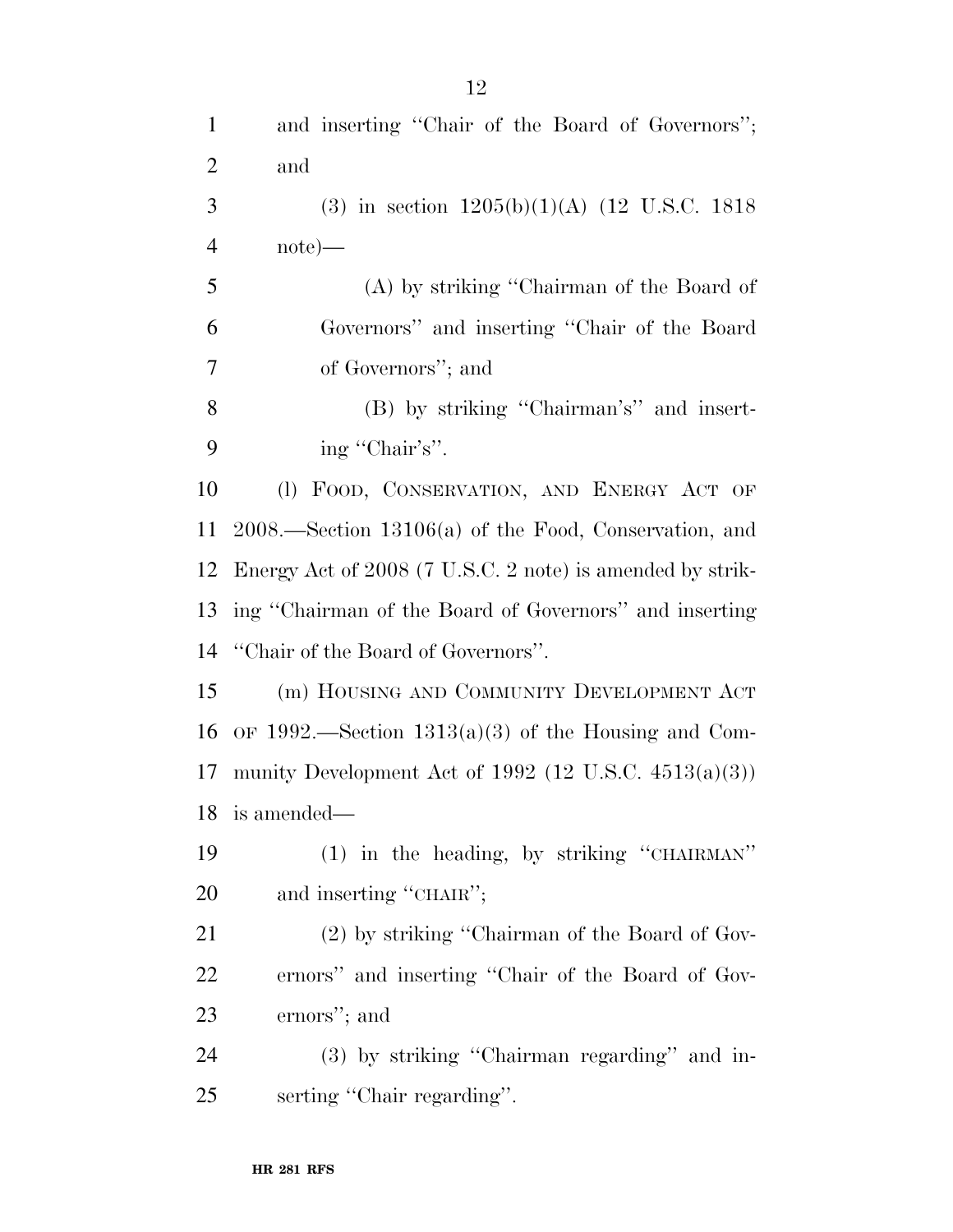(n) INSPECTOR GENERAL ACT OF 1978.—Section 8G of the Inspector General Act of 1978 is amended by strik- ing ''Chairman of the Board of Governors'' each place such term appears and inserting ''Chair of the Board of Governors''.

 (o) INTERNATIONAL LENDING SUPERVISION ACT OF 1983.—Section 908(b)(3)(C) of the International Lending Supervision Act of 1983 (12 U.S.C. 3907(b)(3)(C)) is amended by striking ''Chairman of the Board of Gov-ernors'' and inserting ''Chair of the Board of Governors''.

 (p) NEIGHBORHOOD REINVESTMENT CORPORATION ACT.—Section 604(a)(3) of the Neighborhood Reinvest- ment Corporation Act (42 U.S.C. 8103(a)(3)) is amended by striking ''Chairman'' each place it appears and insert-ing ''Chair''.

16 (q) PUBLIC LAW 93-495.—Section  $202(a)(1)$  of Pub-lic Law 93–495 (12 U.S.C. 2402(a)(1)) is amended—

 (1) by striking ''Chairman of the Board of Gov- ernors'' and inserting ''Chair of the Board of Gov-ernors''; and

 (2) by striking ''his'' and inserting ''the Chair's''.

 (r) SARBANES-OXLEY ACT OF 2002.—Section 24 101(e)(4)(A) of the Sarbanes-Oxley Act of 2002 (15 25 U.S.C.  $7211(e)(4)(A)$  is amended by striking "Chairman"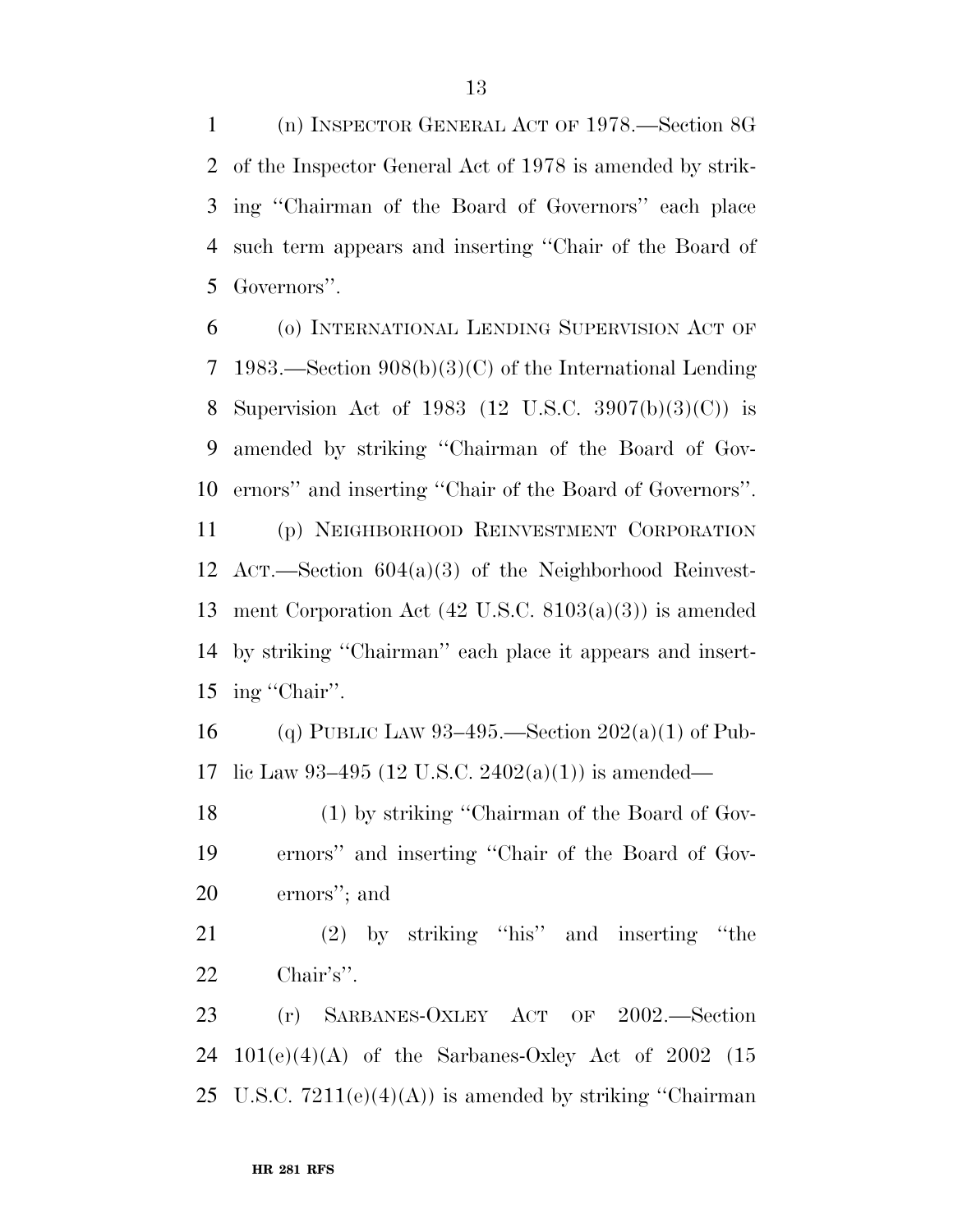of the Board of Governors'' and inserting ''Chair of the Board of Governors''.

 (s) SECURITIES EXCHANGE ACT OF 1934.—Section 17A(f)(4)(C) of the Securities Exchange Act of 1934 (15 5 U.S.C.  $78q-1(f)(4)(C)$  is amended by striking "Chairman" of the Board of Governors'' and inserting ''Chair of the Board of Governors''.

 (t) TITLE 31.—Title 31, United States Code, is amended—

10 (1) in section  $1344(b)(7)$ , by striking "Chair- man of the Board of Governors'' and inserting ''Chair of the Board of Governors''; and

 (2) in section 5318A, by striking ''Chairman of the Board of Governors'' each place such term ap- pears and inserting ''Chair of the Board of Gov-ernors''.

17 (u) TRADE ACT OF . Section  $163(b)(3)$  of the Trade Act of 1974 (19 U.S.C. 2213(b)(3)) is amended by striking ''Chairman of the Board of Governors'' and in-serting ''Chair of the Board of Governors''.

 (v) DEEMING OF NAME.—Any reference in a law, regulation, document, paper, or other record of the United States to the Chairman of the Board of Governors of the Federal Reserve System shall be deemed to be a reference